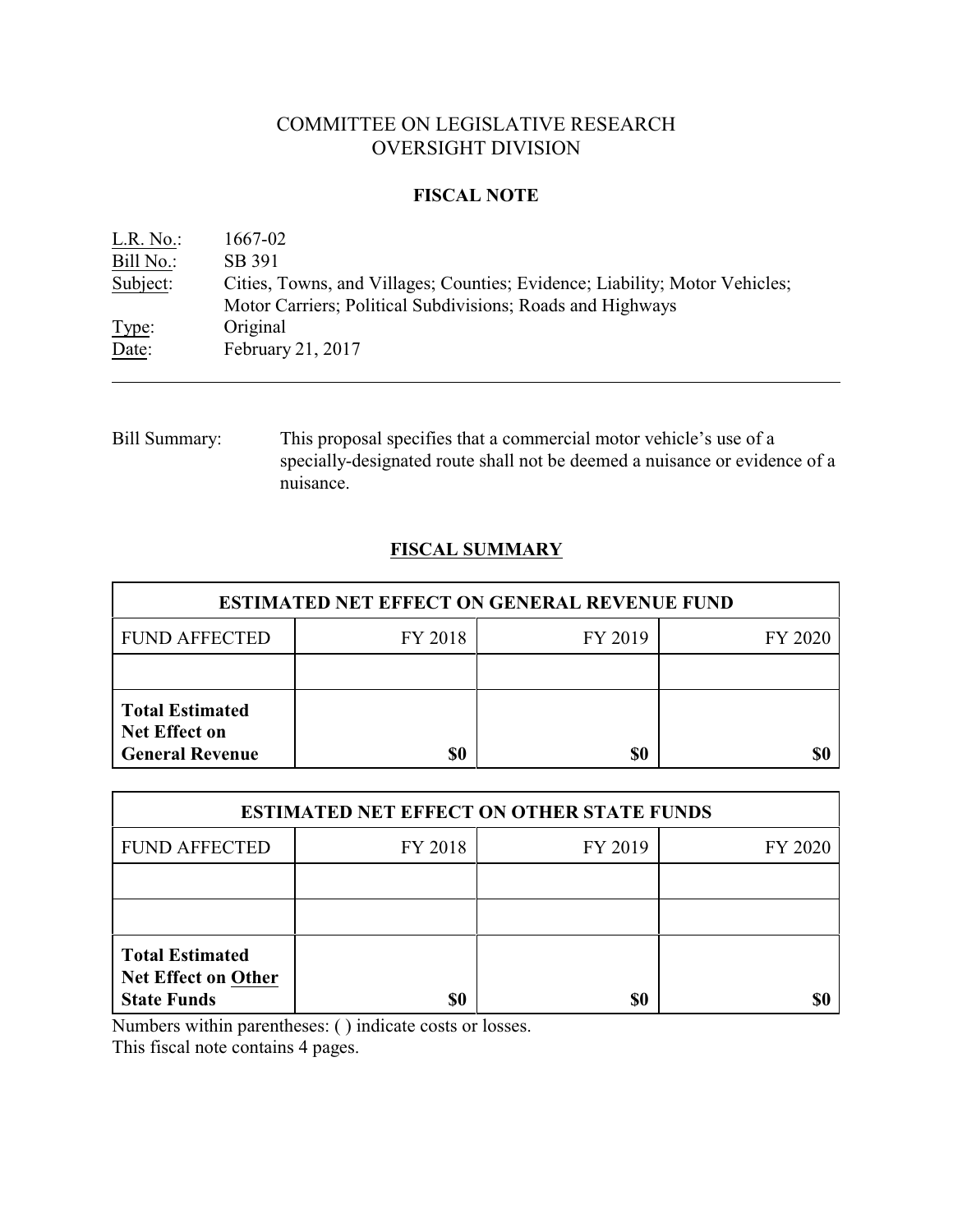L.R. No. 1667-02 Bill No. SB 391 Page 2 of 4 February 21, 2017

| <b>ESTIMATED NET EFFECT ON FEDERAL FUNDS</b>                        |         |         |         |  |  |
|---------------------------------------------------------------------|---------|---------|---------|--|--|
| <b>FUND AFFECTED</b>                                                | FY 2018 | FY 2019 | FY 2020 |  |  |
|                                                                     |         |         |         |  |  |
|                                                                     |         |         |         |  |  |
| <b>Total Estimated</b><br>Net Effect on All<br><b>Federal Funds</b> | \$0     | \$0     |         |  |  |

| <b>ESTIMATED NET EFFECT ON FULL TIME EQUIVALENT (FTE)</b>    |         |         |         |  |  |
|--------------------------------------------------------------|---------|---------|---------|--|--|
| <b>FUND AFFECTED</b>                                         | FY 2018 | FY 2019 | FY 2020 |  |  |
|                                                              |         |         |         |  |  |
|                                                              |         |         |         |  |  |
| <b>Total Estimated</b><br><b>Net Effect on</b><br><b>FTE</b> |         |         |         |  |  |

 $\Box$  Estimated Net Effect (expenditures or reduced revenues) expected to exceed \$100,000 in any of the three fiscal years after implementation of the act.

| <b>ESTIMATED NET EFFECT ON LOCAL FUNDS</b>            |     |     |     |  |  |
|-------------------------------------------------------|-----|-----|-----|--|--|
| FY 2018<br><b>FUND AFFECTED</b><br>FY 2019<br>FY 2020 |     |     |     |  |  |
| Local Government                                      | \$0 | \$0 | \$0 |  |  |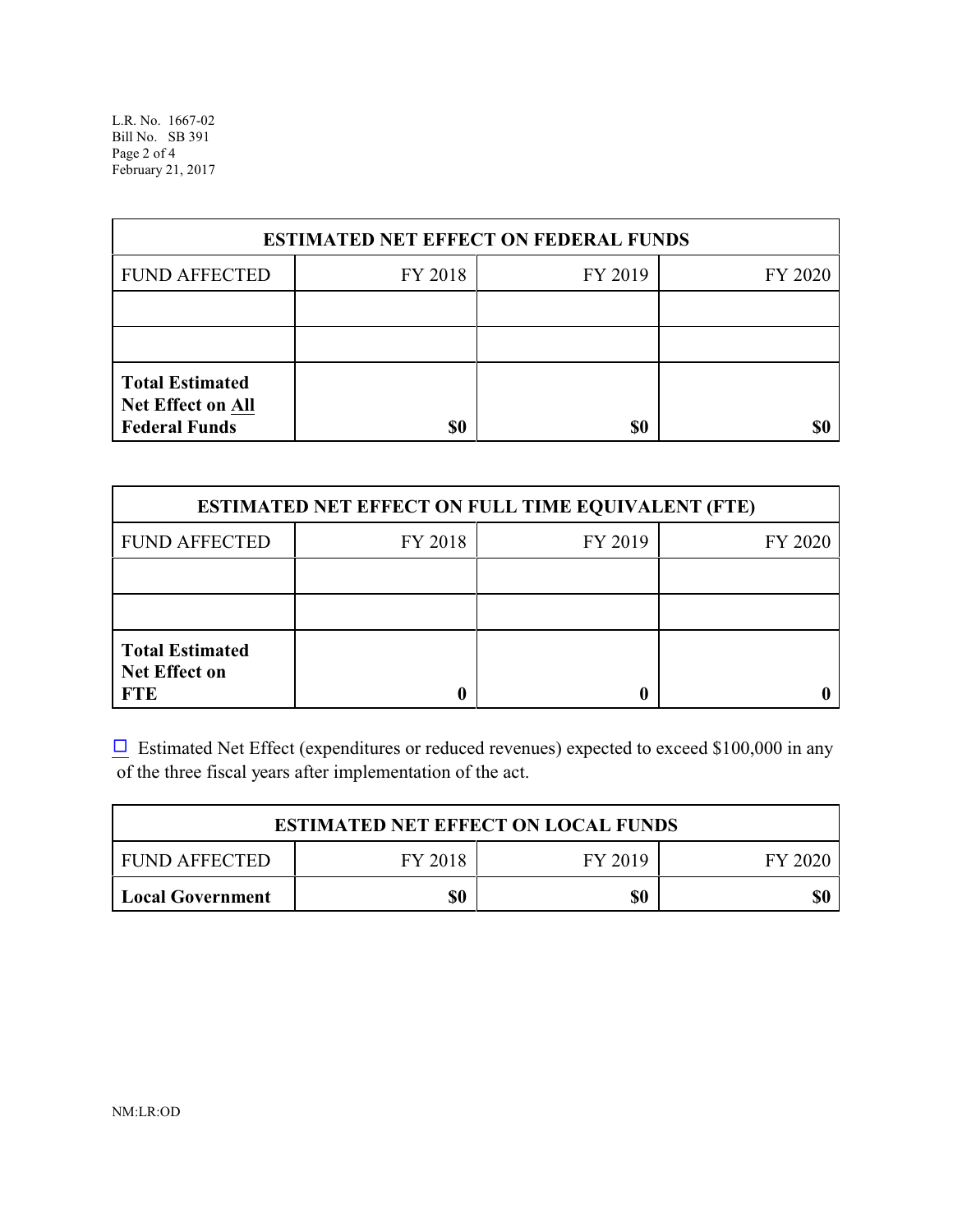L.R. No. 1667-02 Bill No. SB 391 Page 3 of 4 February 21, 2017

#### **FISCAL ANALYSIS**

#### ASSUMPTION

Officials at the **Office of the State Courts Administrator**, the **Department of Revenue** and the **Missouri Department of Transportation** each assume no fiscal impact to their respective agencies from this proposal.

In response to similar legislation from this year, HB 791, officials at the **Department of Public Safety's Missouri Highway Patrol** assumed no fiscal impact from this proposal.

Officials at **St. Louis County** and the **City of Kansas City** each assume no fiscal impact to their respective entities from this proposal.

Officials at the following counties: Andrew, Atchison, Audrain, Barry, Benton, Bollinger, Boone, Buchanan, Callaway, Camden, Cape Girardeau, Carroll, Cass, Christian, Clay, Cole, Cooper, Daviess, DeKalb, Dent, Franklin, Greene, Holt, Jackson, Jefferson, Johnson, Knox, Laclede, Lawrence, Lincoln, Maries, Marion, McDonald, Miller, Mississippi, Moniteau, Monroe, Montgomery, New Madrid, Nodaway, Ozark, Perry, Pettis, Phelps, Platte, Pulaski, Scott, St. Charles, St. Francois, Taney, Warren, Wayne, Webster and Worth did not respond to **Oversight's** request for fiscal impact.

Officials at the following cities: Ashland, Belton, Bernie, Bonne Terre, Boonville, California, Cape Girardeau, Clayton, Columbia, Dardenne Prairie, Excelsior Springs, Florissant, Frontenac, Fulton, Grandview, Harrisonville, Independence, Jefferson City, Joplin, Kearney, Knob Noster, Ladue, Lake Ozark, Lee Summit, Liberty, Louisiana, Maryland Heights, Maryville, Mexico, Monett, Neosho, O'Fallon, Peculiar, Pineville, Popular Bluff, Raytown, Republic, Richmond, Rolla, Sedalia, Springfield, St. Charles, St. Joseph, St. Louis, St. Robert, Sugar Creek, Sullivan, Warrensburg, Warrenton, Webb City, Weldon Spring and West Plains did not respond to **Oversight's** request for fiscal impact.

| <b>FISCAL IMPACT - State Government</b> | FY 2018<br>$(10 \text{ Mo.})$ | FY 2019    | FY 2020                       |
|-----------------------------------------|-------------------------------|------------|-------------------------------|
|                                         | <u>\$0</u>                    | <u>\$0</u> | $\underline{\underline{\$0}}$ |